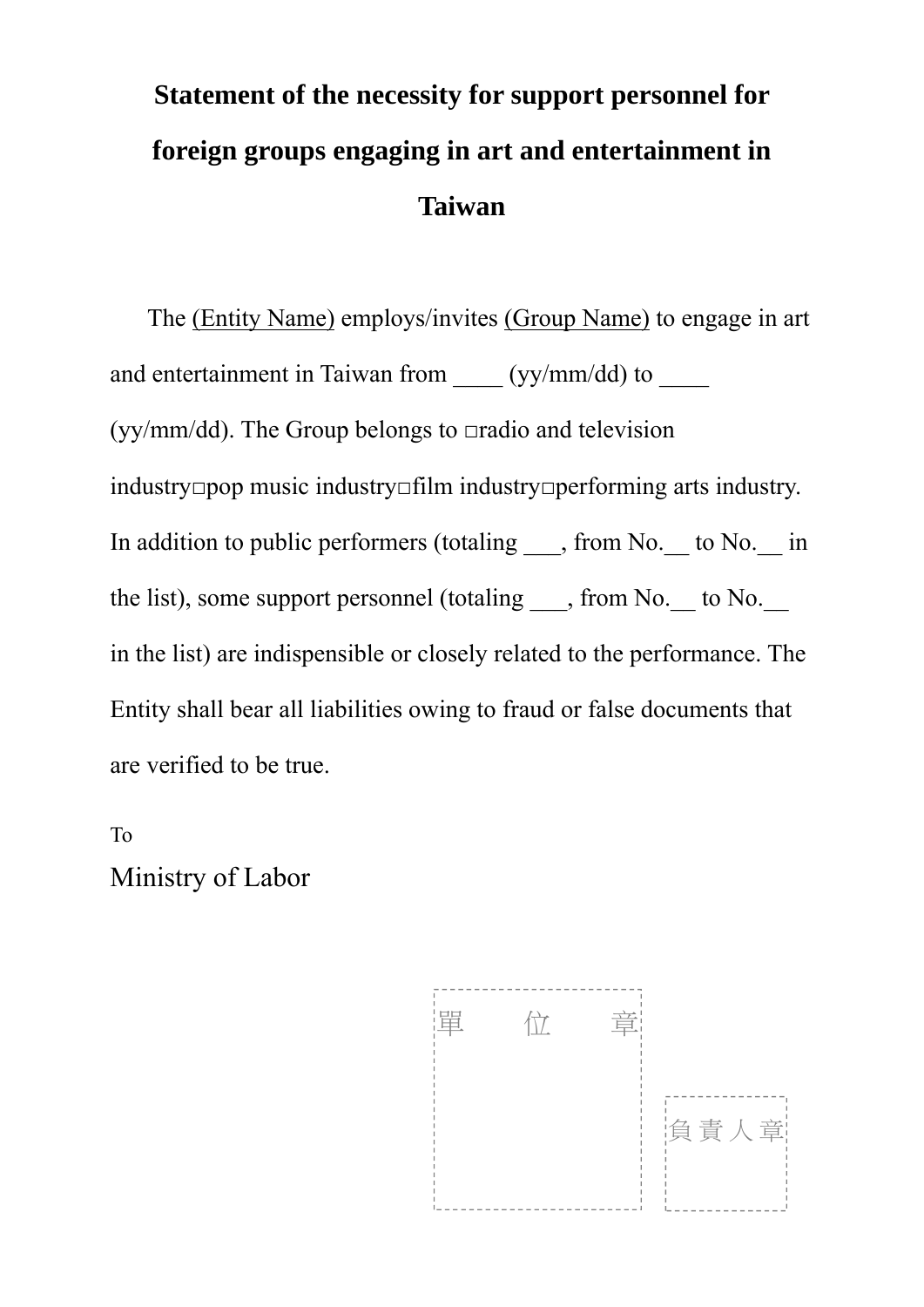Note: Scope of support personnel:

- 1. Radio and television industry: Includes the producer, broadcast personnel, director, planner, production director, screenwriter, props personnel, general service personnel, art personnel, dubbing, designer, action and martial arts designer, photographer, editor, sound personnel, costume personnel, makeup personnel, lighting personnel, and post-production personnel related to TV production, and personnel recognized by the central competent authority and central industry competent authority.
- 2. Pop music industry:
- (1) Song recording and MV shooting: Includes the producer, planner, screenwriter, photographer, director, lighting personnel, sound personnel, stylist (including clothing, makeup, and hair), and agent related to recording and MV production, or personnel recognized by the central competent authority and central industry competent authority.
- (2) Concert: Includes the event director, lighting personnel, sound personnel, stylist (including clothing, makeup, and hair), stage designer, backing vocalist, orchestra (instrumentalists), production director, stage effect personnel, agent, propagator, or personnel recognized by the central competent authority and central industry competent authority.
- 3. Film industry: Includes the producer, planner, stage manager, director, screenwriter, deputy director, assistant director, script supervisor, art director, art designer, costume designer, film music (composer, background music), action designer, stylist, animation designer, photographer, sound recorder, editor, and propagator engaged in the film production, or personnel recognized by the central competent authority and central industry competent authority.
- 4. Performing arts industry:
	- (1)Stagehand: Includes the artistic director, technical director, screenwriter, director, choreographer, stage supervisor, technical implementer, drama